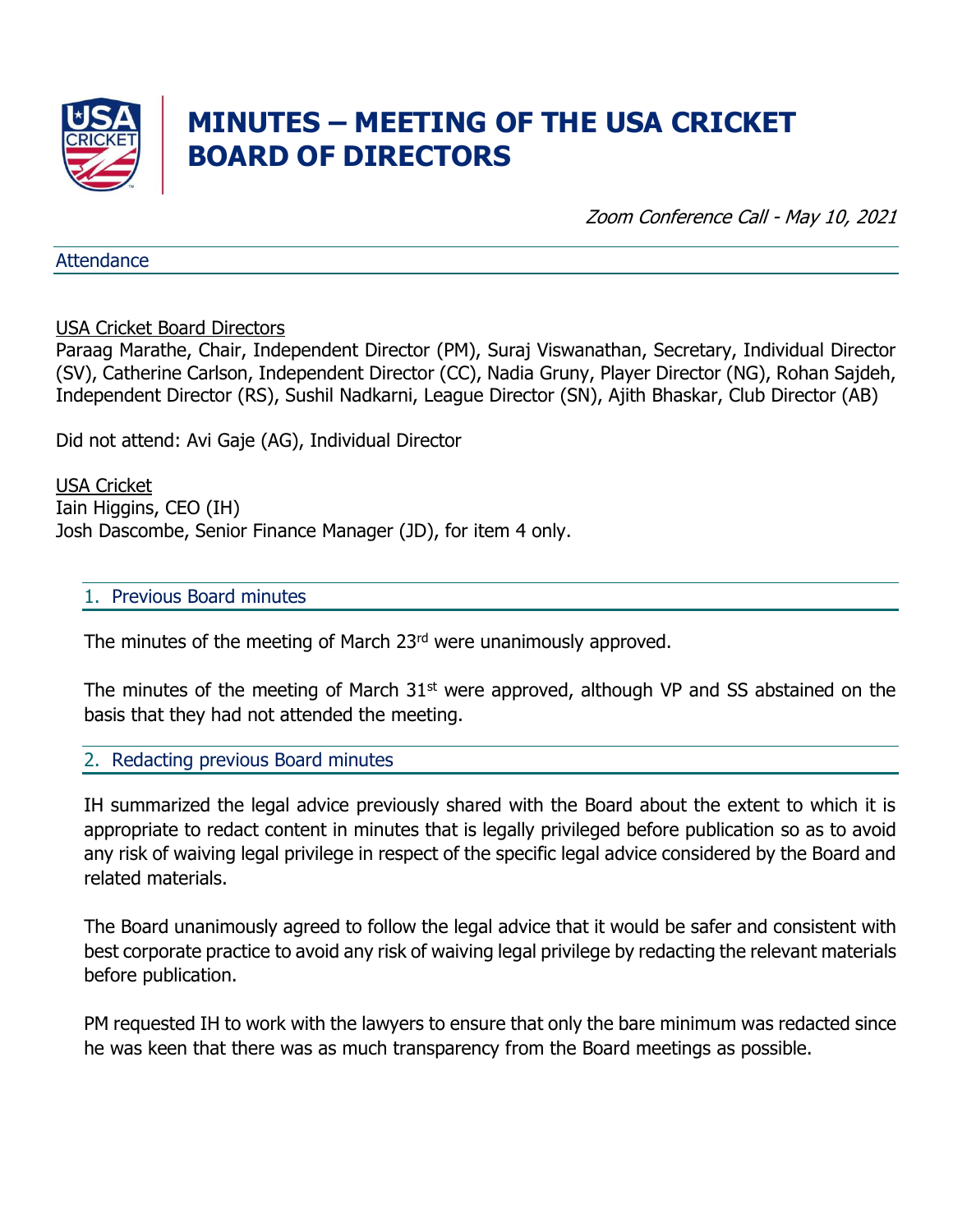### 3. Annual General Meeting

IH reminded the Board that the AGM was scheduled to take place at 5.30pm PT on Sunday May  $16<sup>th</sup>$ . He took the Board through a draft agenda for the meeting, with directors noting that:

- it would be a good opportunity for the community to hear directly from the Independent Directors;
- USAC would publish the Annual Report ahead of the meeting and present it during the meeting;
- the meeting would be recorded through Zoom and broadcast via the USAC YouTube page, and that the recording would remain live on the YouTube page for people to revisit at any point afterwards;
- the final agenda will be published in advance and questions from the membership will be invited in advance, which we would try to answer during the AGM itself; and
- IH would give further consideration to whether there should be a more detailed focus on fewer issues rather than shorter updates from directors on a range of committee matters.
- 4. Revised Operational Budget for 2021

JD joined the meeting for this item.

IH reminded the Board that at its last two meetings it had considered analysis of the various budget options and models that took into account the significant adverse litigation impact on the security of revenue in 2021, as well as the additional unbudgeted expenditure to be incurred on legal fees and the reduced revenue opportunities.

IH explained that he had incorporated the Board's direction into a revised operational budget, which incorporated reduced activity levels, lower expenditure levels across the board, and the rescheduling of key activities (e.g. the staging of the Men's National Championships) into Q4 to assist with cashflow and protect against the risk of the lawsuit continuing throughout 2021.

IH presented the revised operational budget and accompanying activities. The Board noted in particular that:

- in respect of revenue that was previously considered to be uncertain because of the lawsuit, the position had improved since the last meeting:
	- we had received Q1 funding from the ICC and Q2 funding was imminent;
	- we had received the first portion of the non-contracted discretionary grant from ACE equating to \$200k, as well as the first quarter payment of the minimum guarantee owed by ACE; and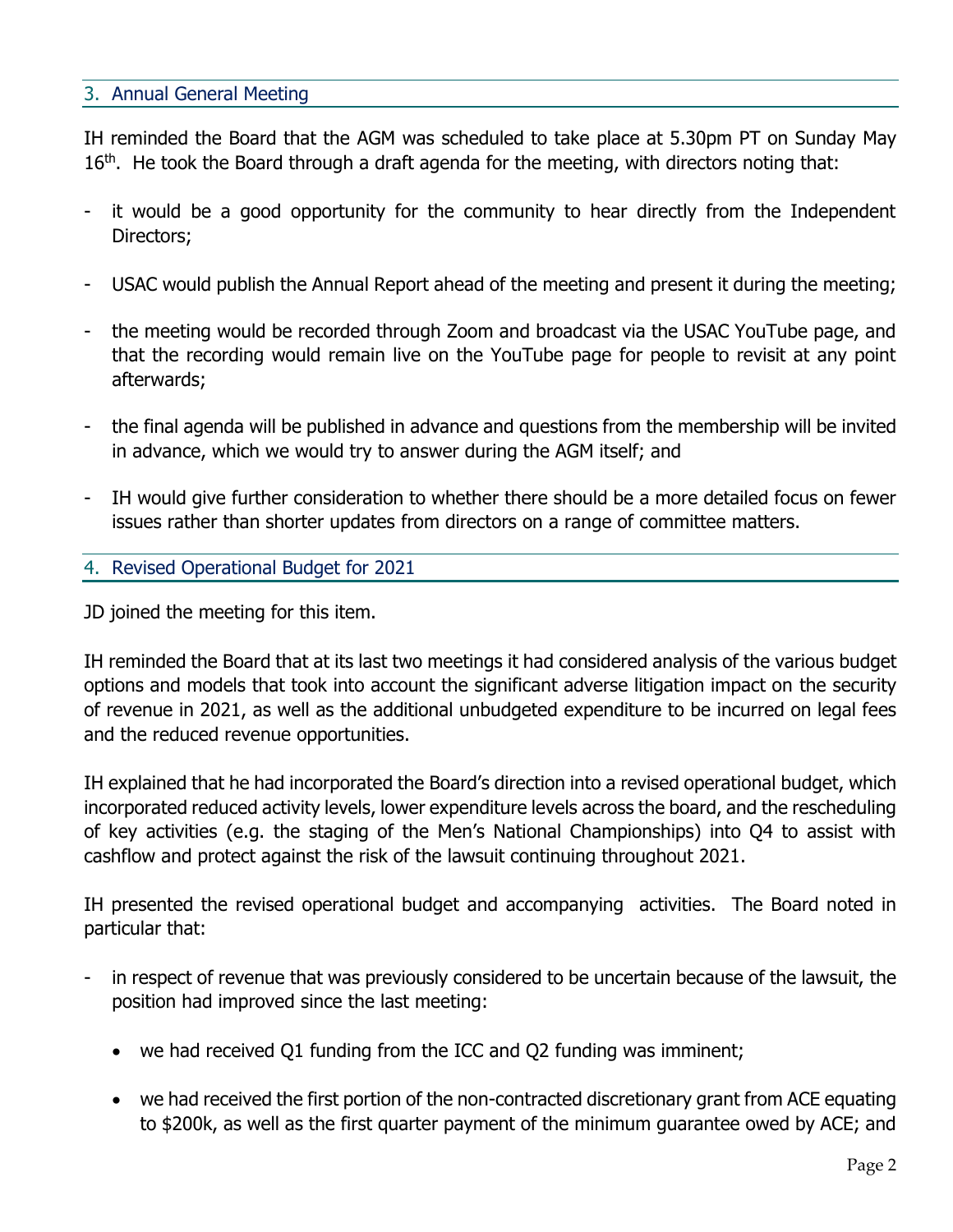- ACE had agreed to support the costs of a ten-day training camp in the Bay Area for the Men's U19 group ahead of their planned ICC Men's U19 Cricket World Cup Regional Qualifier event.
- the revised budget forecasted that USAC was likely to spend \$491,000 of the opening working capital to support its 2021 activities, and that there would be a remaining closing working capital of \$368,000 at the end of 2021.
- even with a scaled back budget for 2021, the trend over the past three years was positive as it: (1) saw a re-allocation of a greater percentage of the total expenditure on the strategic objectives identified in the Foundational Plan; (ii) saw increases to the spending on the women's, youth and developmental programs, and decreased spending on the men's programs and administration (once legal fees and insurance costs were excluded); and (iii) enabled the delivery of more activities than in any previous year with a lower total expenditure and reduced administrative costs.
- Due to the rescheduling of the Men's National Championships, the monthly cash-flow projections were such that it allowed USAC to course-correct later in the year in the event that ICC/ACE revenue doesn't materialize because of the lawsuit.

The Board noted that although the revised budget forecasted a loss in 2021, this would be reduced in 2022 through increased contracted revenue from ACE, particularly related to the contracting arrangements for players, coaches and other support staff. This will also be supported by targeted revenue growth in connection with the new programs launched in 2021, particularly through the commercial, fundraising and membership revenue streams. It would the target to have a balanced budget in future years.

After discussion, the Board resolved to approve the revised budget. SS explained that did not support the revised budget because he wanted the players to be paid more.

VP requested that all national training camps be organized by USAC rather than ACE. IH explained that there were not enough resources across the cricketing ecosystem for there to be such a divide of working responsibilities and that it was necessary to have more of a partnership approach, which was what was envisaged at the outset. He confirmed that ACE do not have any influence on the selection of players to national camps or who are selected for national teams from those camps, and that the latest draft of the Long Form Agreement makes clear that selection is a USAC responsibility.

In response to a request from SS, PM confirmed that staff salary details had previously been shared with the Board and that the revised budget envisaged staff continuing to operate at the discounted salary rates that were set back in August 2020.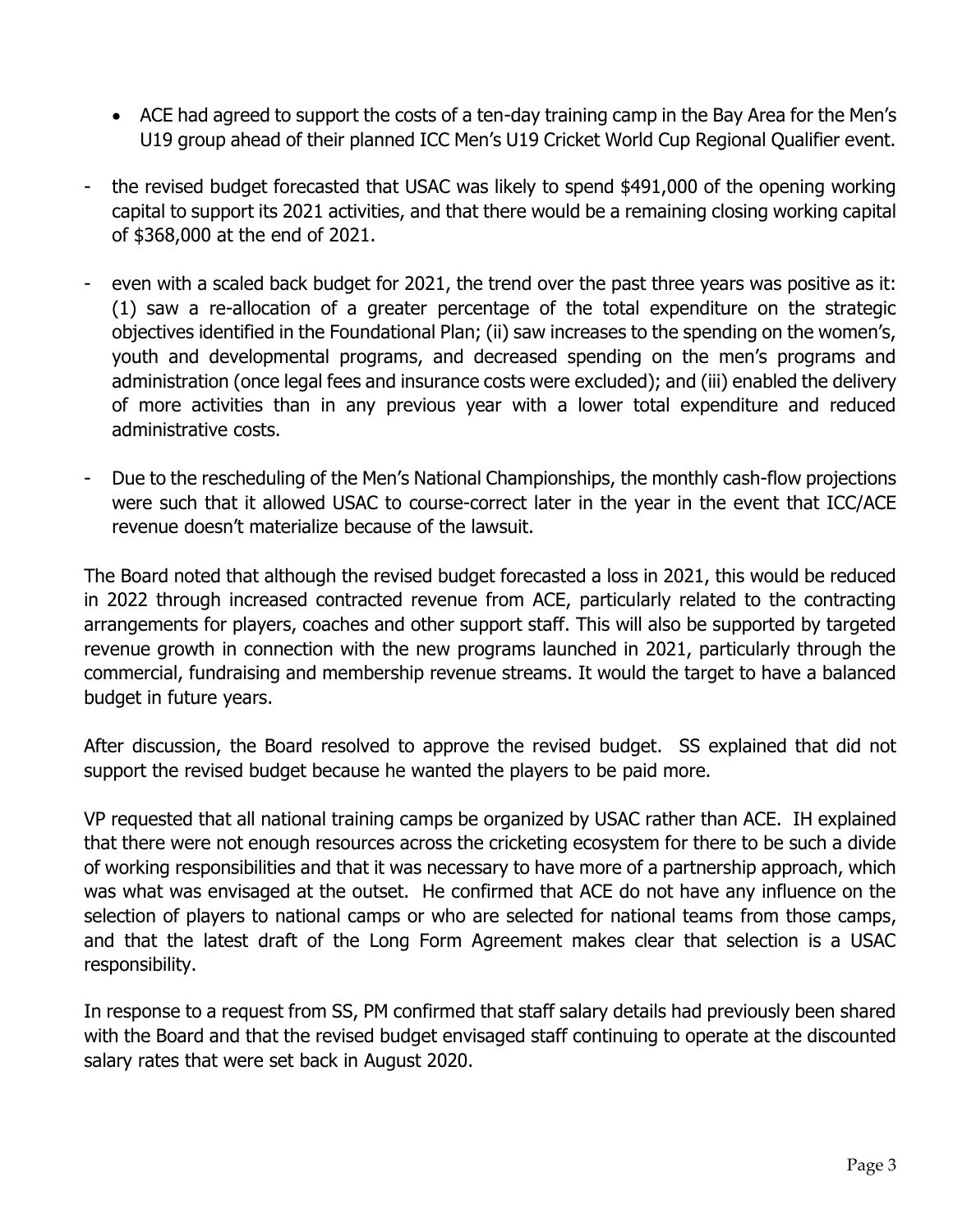## 5. USAC/ACE Long Form Agreement

IH explained the work that had been done on developing the Long Form Agreement, including the challenges associated with negotiating an agreement of this complexity and especially given there was a binding Term Sheet already in place. He explained that there was a very long, detailed contract, which continued to evolve and was now very close to being finalized and would be available for the directors to review in due course.

He referred the Board to the detailed document which he had previously circulated which set out all of the improvements which he had been able to secure in the latest version of the Long Form Agreement. He invited the directors to review the detailed document and provide feedback.

IH took the Board through a detailed presentation of the Long Form Agreement which he planned to present to the Annual General Meeting on Sunday, and provided clarification to the directors in respect of all aspects of the contracting arrangements. In particular, he highlighted to the Board:

- the fundamental rights that have been granted to ACE;
- the key obligations on ACE;
- the detailed direct and indirect funding support that will be provided by ACE;
- USA Cricket's exclusive responsibilities and all 'reserved rights';
- ACE's obligations in respect of the delivery of Major League Cricket and Minor League Cricket;
- ACE's obligations in respect of the delivery of Cricketing Infrastructure obligations;
- the allocation (as between ACE/USAC/joint) of responsibilities across all of the strategic focus areas set out in the USAC Foundational Plan;
- agreed principles in respect of ACE's operation of private Academies; and
- the way in which the partnership model will work, and how we can ensure accountability and alignment.

VP acknowledged the efforts that had gone into developing the contractual arrangements and wanted to ensure that the Long Form Agreement should address the following:

- it should ensure that the revenue sharing arrangements are clearly set out and understood;
- ACE's obligation in terms of building venues and providing facilities and the consequences of failure to do so should be clearly set out;